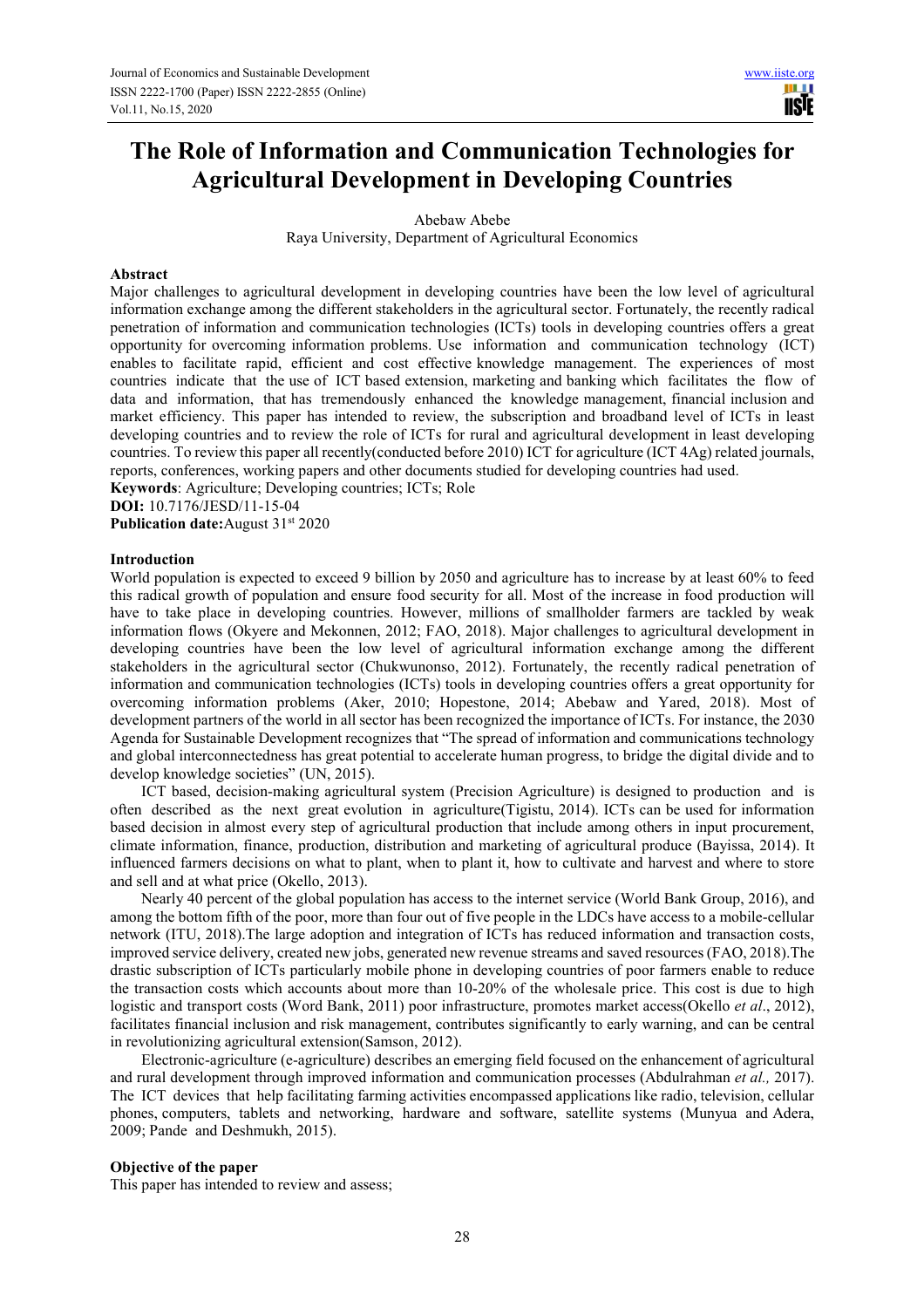HH I **USIE** 

- The subscription and broadband level of ICTs in least developing countries, **In**
- $\mathbb{R}^n$ The role of ICTs for rural and agricultural development in least developing countries.

#### **Methodology**

The data for this paper were reviewed mainly from issue of ICT for agriculture(ICT 4Ag) related journals, reports, conferences, working papers, reviews and case studies that were conducted in developing countries. Firstly, all ICT for agriculture (ICT 4Ag) related journals, reports, conferences, working papers and other documents studied for developing countries had retrieved. Secondly, most recently journals and documents from 2010 up to current were selected for this review.

## **Discussion**

### **ICT Coverage in Developing Countries**

Developing countries, and in particular the least developing countries(LDCs), lag behind developed countries in terms of fixed-broadband penetration, household access to ICTs and Internet uptake. Globally, 3.9 billion people, more than half the world's total population, are still offline and the majority of these people are from the world's most vulnerable countries, the LDCs, LLDCs and SIDS. Almost a fifth of the offline population over 800 million people - live in the LDCs.



## **Figure 1**. Broadband Internet for the LDCs

In contrast to relatively high mobile subscription penetration, Internet access remains low in the LDCs. It is estimated that by the end of 2017, only 172 million of the nearly 1 billion people living in the LDCs will be using the Internet, corresponding to a usage rate of about 17.5 per cent (Figure 1). It is estimated that over 800 million people in the LDCs are not online, and the five most populated countries (Bangladesh, Ethiopia, DRC, Tanzania and Myanmar) account for almost half that number (Figure 1) (ITU, 2017).

Developing countries, and in particular the LDCs, lag behind developed countries in terms of fixedbroadband penetration, household access to ICTs and Internet uptake. Globally, 3.9 billion people, more than half the world's total population, are still offline and the majority of these people are from the world's most vulnerable countries, the LDCs, LLDCs and SIDS. Almost a fifth of the offline population - over 800 million people - live in the LDCs (ITU, 2018). As indicated in figure 2.



**Figure 2**.ICT subscription rate between developing and developing countries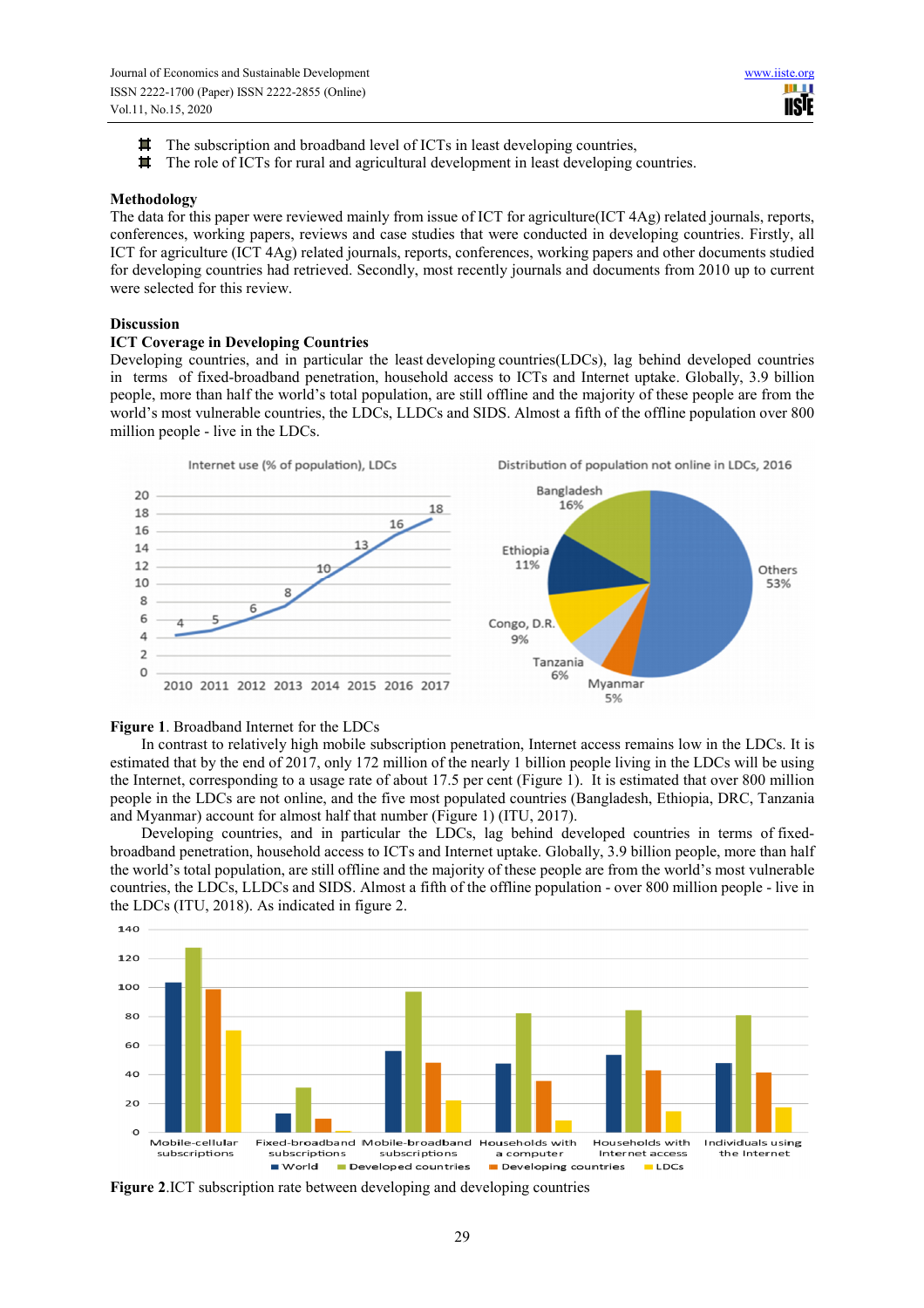# **Role of ICTs for Rural and Agricultural Development in LDCs**

ICT provides information related to weather/climate information, fertilizers consumption, online land registration, pest management and price output in the markets etc. Every level of agricultural development partners (researcher, universities, office of agriculture and extension workers) are connected with a network easily, to provide information to the farmers (Neelesh, 2017). ICTs can play a great role in rational decision making from the very



**Figure 3** role of ICTs in agriculture at different season of agriculture

# **ICT for Agricultural Extension (e-extension system)**

Most of the farmers in developing countries are geographically displaced and remote settlings. This makes agricultural extension system costly and very difficult to run personnel public extension system. Therefore, the fate of future extension system will be ICT based extension system. Knowledge sharing and training methods based on ICTs are important vehicles to improve access to information and enhance knowledge on sustainable production intensification technologies (FAO, 2018). ICTs can facilitate dialogue between stakeholders and across levels, and trigger learning with knowledge networks and platforms that provide a venue where the diverse actors can connect (FAO, 2013; Neelesh, 2017).Different countries have used different ICT application and service for e- extension (Yonazi, 2012). For instance, Esoko in Ghana, Kenya, India, Uganda and for other LDCs, NAFIS, Mfarm, KilimoSalama in Kenya, 8028 hotline in Ethiopia, ICT4Dev.ci in Ivory Cost, Digital Green in most of Sub-Saharan countries (Aker, 2010; Nakasone *et al*.,2014).

# **ICT for agricultural marketing (e-marketing)**

In developing countries there are high logistic and transport costs (Word Bank, 2011), poor road infrastructure (Okello *et al*., 2012 which cases to market inefficiency. ICTs can bring significant benefits through better information on markets. Prices signal opportunities to producers, consumers, and traders. ICT can reflect changing consumption patterns and contain information that can be used by farmers when they decide what and how much to produce (FAO, 2018). Most studies recognized that facilitating market access through the provision of information on prices is the most frequent ICT application on agriculture (Okello, 2012; Okyere, and Mekonnen, 2012; Nakasone *et al*., 2014; Aker, 2010; Abebaw and Yared, 2018; Aprajita, 2018).

Many e-commerce and market applications are used in different countries. For instance, Reuter's RML Information Service in India, ECX, Improving Productivity and Market Success (IPMAS) in Ethiopia, Livestock Information Network Knowledge System (LINKS) in Tanzania, Kenya and Ethiopia are some of ICT based marketing service. A number of studies provide a range of estimates for the effect of price information on smallholders' sale prices and profits. Abebaw and yared (2018) found that farmers using ICTs were selling their produce at a higher price than farmers not using ICTs for most of the cereals. In Uganda farmers who access price information from ICT resulted in a 15 percent increase in farm-gate prices for maize. Similar effects are suggested by researchers in Peru and the Philippines (Beuermann, 2010; Labonne, 2010; Cole and Fernando, 2012).

# **ICT for rural finance and insurance**

Money transfers, credit, savings, payments, and insurance are the basic financial services that are offered easily through ICTs. Since agriculture is the most risky business, insurance for farmers is a compulsory. ICTs can significantly help improve rural communities' access by providing financial institutions and insurance the means to enter rural markets through modern which can reduce need for high-cost branches and improved productivity of the staff in place (FAO, 2018). Mbirr and Mbanking in Ethiopia, M-PESA, DrumNet, Kilimo Salama in Kenya, CARE in East Africa, Digital finance in Nigeria, ACRE in Kenya, Rwanda, and Tanzaniav are some of ICT based service and application for finance and insurance(Greatrex, 2015; WB, 2016).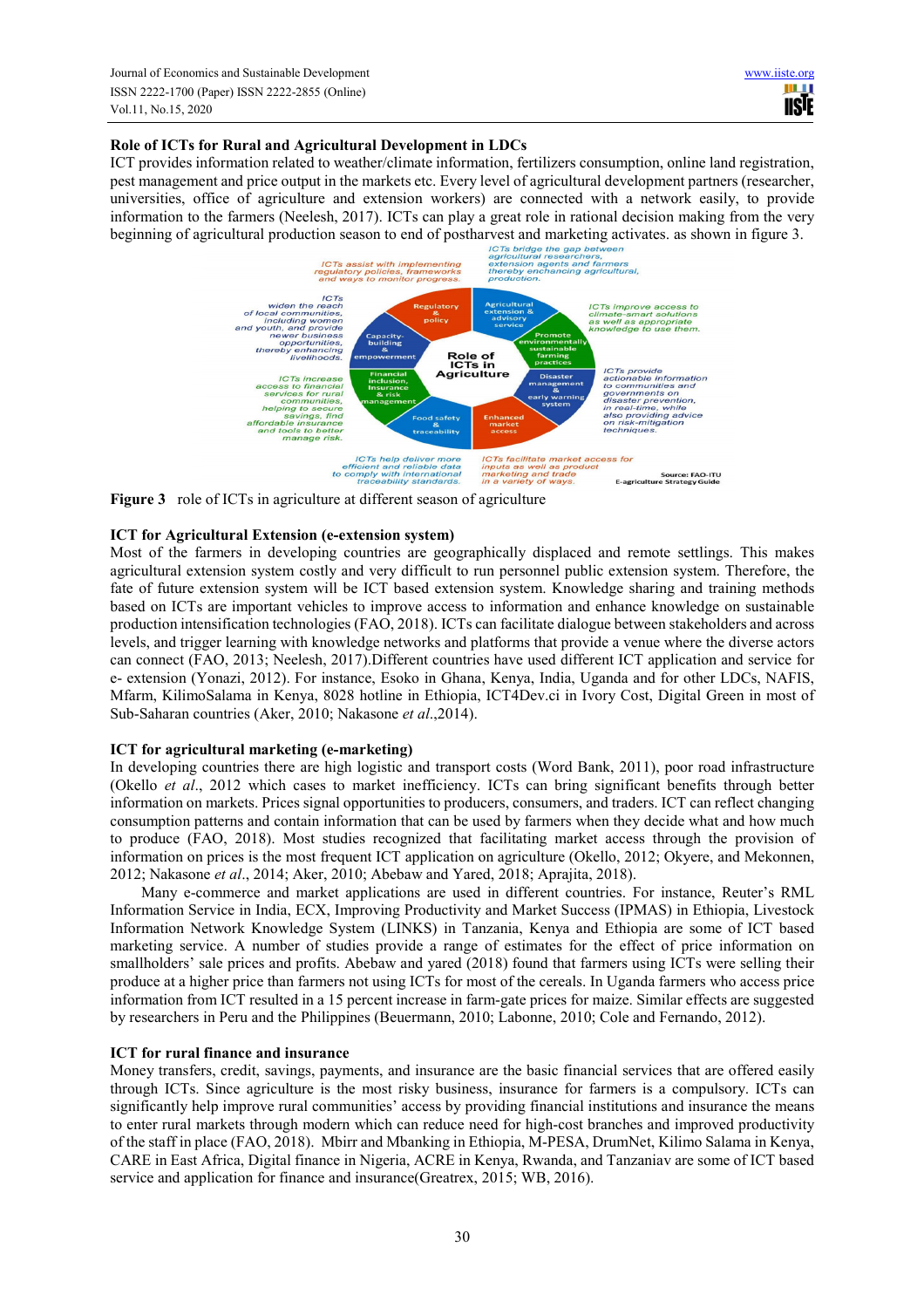# **ICT for Rural health extension service**

Similarly, those most in need of basic and advanced health services (for example, people living in rural areas) often do not have access to them because health clinics are concentrated in urban areas and because of the lack of medical staff. Tele-medicine and other real-time diagnostic support can link health institutions and medical practitioners in different geographic locations, enabling them to share medical expertise and knowledge. E-health can also be used to train health professionals through online learning, to track diseases and to facilitate health promotion (WHO, 2016). In Malawi, Airtel 321 provides information on maternal and child nutrition, in the local language and via mobile phone. In Tanzania, The Registration Insolvency and Trusteeship Agency (RITA) and mobile operator Tigo, together with UNICEF and local governments, have developed an SMS-based application that makes the birth registration process more efficient, cost-effective and accessible for parents.

# **ICT for indigenous and scientific knowledge management**

Knowledge management is a process that includes knowledge creation, identification, and utilization, storage, sharing and learning. Knowledge is developed through experimentation, adaptation, confrontation and other learning settings which result in knowledge products. In this regard, ICT can play a great role in all stage and process of knowledge management (UNDP, 2012; ATA, 2014).



**Figure 4:** the role of ICT for knowledge management

# **ICT for weather and early warning**

ICT-based tools related to climate change issues and early warning can assist in reducing the risks faced by smallholders. The provision of timely updates on local meteorological conditions can push out early warning messages related to extreme weather events such as possible flooding, heavy rainfall, unseasonal rain, pests, diseases, land slide and other natural hazards (FAO, 2018). For example, AfricaAdapt, in Senegal, Zambia National Farmer Union(ZNFU), : KenCall Farmers Helpline, Kilimo Salama, M-PESA, and Mali Shambani all in Kenya, Esoko, Coco alink and Radio Ada in Ghana, and MAKWACHA in Malawi that provide agricultural information, advice and support to smallholder farmers over the phone, using voice and voice callback to farmers (Payne *et. al*., 2010) facilitates vulnerable communities' access to information on climate change adaptation from researchers, policymakers and civil society organizations. It acts as a community of practice, and is supported by a website where members can share updates on face to face meetings about their work and adaptation techniques.

# **Conclusion and possible suggestions**

It is already recognized that ICTs have been a significant contributor to growth, socio-economic development and for improving the livelihoods of rural people in developing countries. The radical penetration rate of ICTs in developing countries offers a great opportunity for dissemination of production, climate, health, insurance and market information for rural farmers. Nowadays, agriculture has transformed from labor intensive to knowledge intensive. ICT plays a great role in this regard for creation, dissemination, preservation and transformation of indigenous and scientific knowledge of rural people. In developing countries ICTs can have a profound impact on both efficiency (ICT as enabler for production and market efficiency through e-extension and e- agriculture),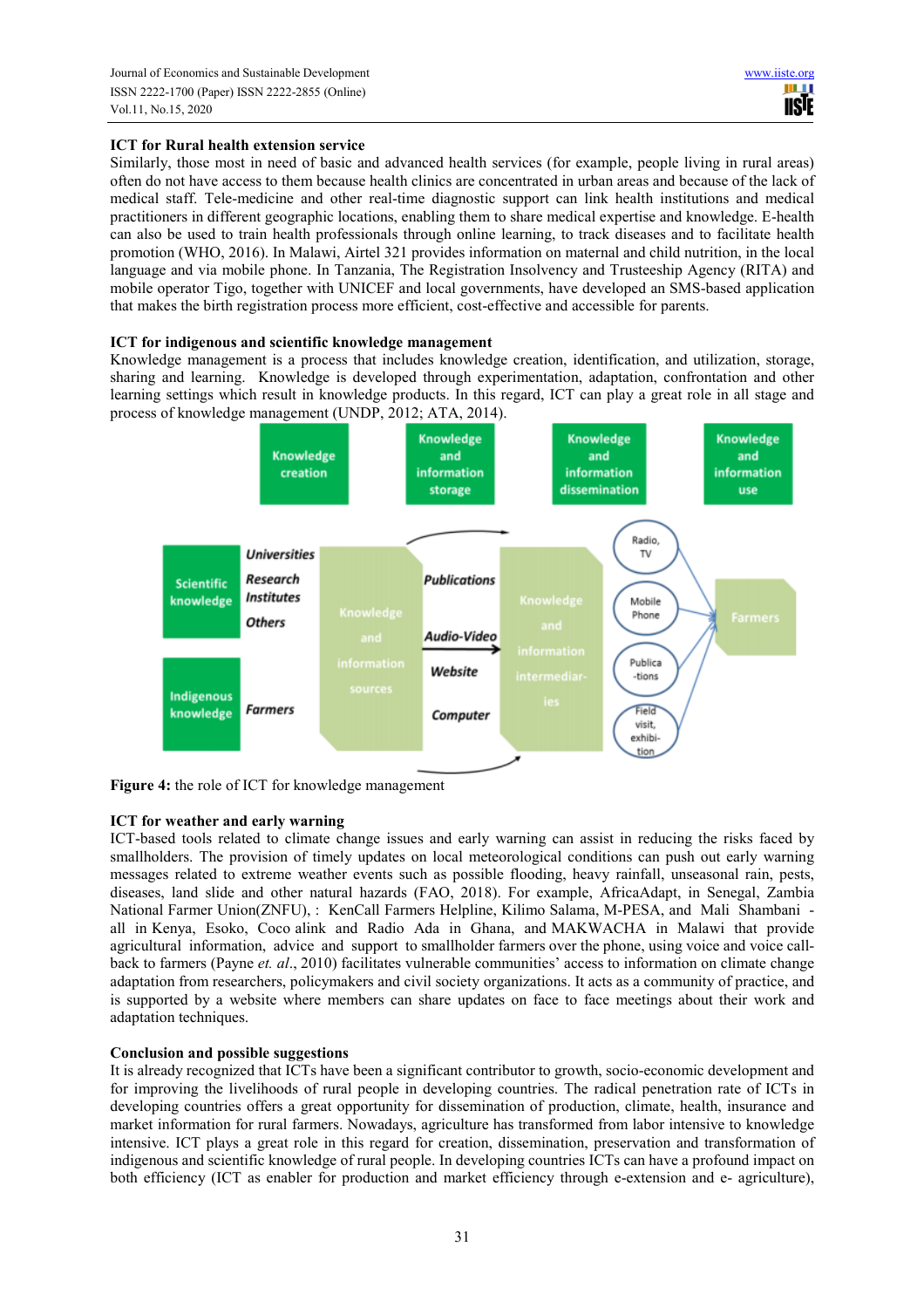resilience (through dissemination of ICT based climate and early warning information) and inclusion (via ICT based financing and insurance). In different developing countries there are many ICT related applications and services designed for disseminating easily, timely and reliable agricultural related information for rural farmers.Based on the discussion, the following points are suggested;

- **O** The possibility of ICT based extension service delivery can extend the reach of existing information and can be used to overcome the social and institutional barriers that currently limit remote and geographically displaced farmers' access to information.
- **O** To improve the effectiveness of agricultural knowledge, it is essential to develop a mechanism that generates captures and disseminates knowledge and information through the use of effective processes and effective utilization of ICTs.
- **O** There should be experience sharing between countries regarding to ICT based application and service installation and finally designing location-specific agricultural information.
- Supply side infrastructures like electricity, telecommunication service, internet connection service and m. etc. have to be developed to enhance ICT coverage.

## **References**

- Abdulrahman, S., Abubakar, M. C., Suleiman H. A., Mohammed M., and Idris, J. 2017. Application of ICT in Agriculture: Opportunities and Challenges in Developing Countries. International Journal of Computer Science and Mathematical Theory, 3(1): 8-18.
- Abebaw, A.,Yared, M. C. 2018: Factors Affecting the Use of Information and Communication Technologies for Cereal Marketing in Ethiopia, Journal of Agricultural & Food Information, DOI: 10.1080/10496505.2018.1438290.
- Aker JC. 2010. Information from Markets Near and Far: Mobile Phones and Agricultural Markets in Niger. Am. Econ.J.: Applied Economics. 2(3): 46-59.
- Aprajita, S. 2018. Using Mass Media and ICT for Agriculture Extension: A Case Study. International Journal of Scientific & Engineering Research, 9(2):73-81.
- ATA (Agricultural Transformation Agency). 2014. National Strategy for Ethiopia's Agricultural Extension System. Vision, Systemic Bottlenecks and Priority Interventions, Addis Ababa, Ethiopia.
- Bayissa, U.G.2014.A Study on Smallholder Farmers' Use of Information and Communication Technologies (ICT) to Get Access to Agricultural and Market Information, MSc thesis, Addis Ababa university, Ethiopia.
- Beuermann D.W. 2011. Telecommunications Technologies, Agricultural Profitability, and Child Labor in Rural Peru.DT. N° 2011-002 Working Paper, Central Reserve Bank of Peru.
- Chukwunonso, F., Abubakar, M. and OBIDI, N. 2012.The Adoption Of Information And Communication Technology (ICT) In Agriculture In Adamawa STATE, NIGERIA, African Journal of Agricultural Research and Development, 5(3):79-85.
- Cole, S.A and Fernando, A.N. 2012. The Value of Advice: Evidence from Mobile Phone -Based Agricultural Extension. Working Paper 13-047, Harvard Business School, Harvard University.
- FAO (2013). Climate Smart Agriculture Sourcebook, Rome.
- FAO. 2018. Information and Communication Technology (ICT) in Agriculture. A Report to the G20Agricultural Deputies; Food and Agriculture Organization of the United Nations Rome, Italy 2018.
- Greatrex H, Hansen JW, Garvin S, Diro R, Blakeley S, Le Guen M, Rao KN, Osgood, DE. 2015. Scaling up index insurance for smallholder farmers: Recent evidence and insights. CCAFS Report No. 14. CGIAR Research Program on Climate Change, Agriculture and Food Security (CCAFS). Copenhagen.
- Hopestone,K.C. 2014. the role of ICTs in agricultural production in Africa. Journal of development and agricultural economics, 6(7):279-389.
- ITU. 2016. A review of Micro, Small and Medium Enterprises in the ICT Sector. http:// www.itu. int/ en/ mediacentre/ Pages/2016- PR48. Aspx
- ITU. 2018. ICTs for LDCs and the SDGs Achieving universal and affordable Internet in the least developed countries, thematic report.
- Labonne, J. and C. Robert S. 2010. The Power of Information: The Impact of Mobile Phones on Farmers' Welfare in the Philippines. World Bank Policy Research Working Paper Series, July.
- Munyua, H. and Adera, E., 2009. Emerging ICTs and their potential in revitalzing small-scale agriculture. Agricultural information worldwide, 2(1), pp.3-9.
- Nakasone, E., M. Torero, and B. Minten 2014. The Power of Information: The ICT Revolution in Agricultural Development. Annual Review of Resource Economics, Vol. 6: 533-550
- Neelesh,P. 2017. Role of Information And Communication Technology In Agriculture Development: A Study Of Nabarangpur District. Scholedge International Journal of Business Policy & Governance 4(4): 24-35. DOI: 10.19085/journal.sijbpg040401.
- Okello, J.J, Kirui, K.O, Gitonga, M.Z., Njiraini, W.G and Nzuma, M.J. 2014. Determinants of awareness and use